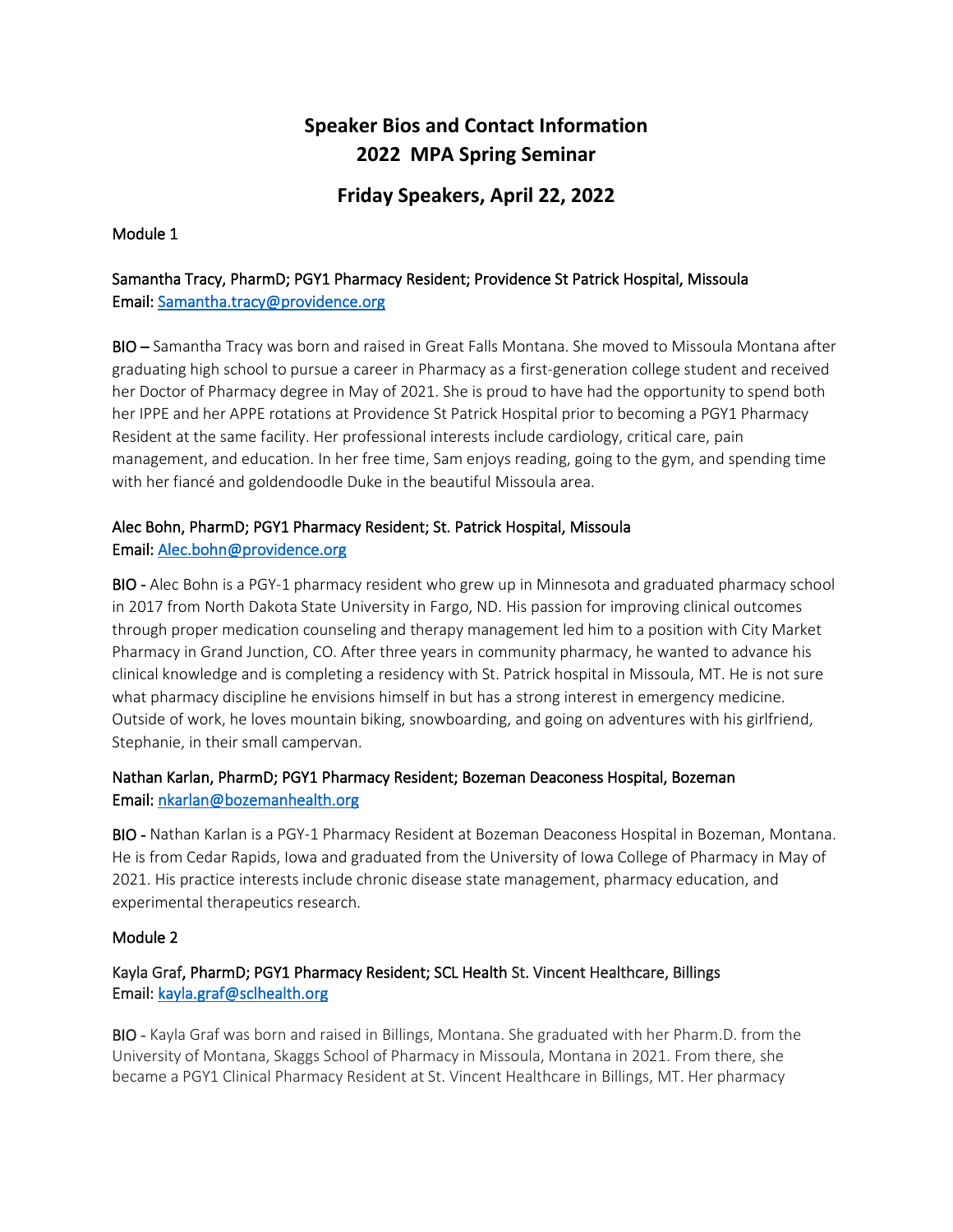interests include cardiology, critical care, pediatrics, and ambulatory care. In her free time, she enjoys dancing, outdoor sports, traveling, and playing with her dog, Bear.

#### Rachel Johnson, PharmD; PGY1 Pharmacy Resident; Providence St. Patrick Hospital, Missoula Email[: Rachel.j.johnson@providence.org](mailto:Rachel.j.johnson@providence.org)

BIO- Rachel Johnson was born and raised in central Minnesota. She moved to Fargo, North Dakota to compete her Doctor of Pharmacy degree at North Dakota State University. After graduation, Rachel headed west to Missoula, Montana to complete a PGY-1 pharmacy residency at Providence St. Patrick Hospital. As a new pharmacist, she is excited to explore the different areas of hospital pharmacy practice and deepen her clinical knowledge and patient care skills. Her professional interests include cardiology, oncology, and ambulatory care pharmacy. In her free time, she enjoys exploring the beautiful Montana scenery, cooking, and spending time with family and friends.

## Kayla Schapp, PharmD; PGY1 Pharmacy Resident; Providence St. Patrick Hospital, Missoula Email[: Kayla.schapp@providence.org](mailto:Kayla.schapp@providence.org)

BIO - Kayla M Schapp is originally from the northeastern part of Oklahoma and attended undergrad at Northeastern State University in Tahlequah. She moved to Little Rock, Arkansas to attend pharmacy school at the University of Arkansas for Medical Sciences. Kayla is now a PGY1 resident at Providence St. Patrick Hospital in Missoula Montana. Her interests include cardiology, emergency medicine, and infectious diseases.

#### Module 3

#### Natalie Morgan, PharmD; PGY1 Pharmacy Resident; Billings Clinic, Billings Email[: nmorgan3@billingsclinic.org](mailto:nmorgan3@billingsclinic.org)

BIO - Natalie Morgan, PharmD grew up in Bozeman, Montana. Natalie attended Montana State University for nursing, graduating with her BSN in 2011. Natalie worked for five years as a nurse, both in the inpatient and outpatient settings. Driven by a persistent interest in medications, Natalie made the challenging, yet rewarding, decision to go back to pharmacy school at the University of Montana in 2017. She graduated with her PharmD in May 2021.

Natalie is a PGY1 pharmacy resident at Billings Clinic. Natalie's main interest areas include oncology and ambulatory care. She especially enjoys interacting with and counseling patients. In her free time, Natalie can be found taking a walk at Norm's Island along the Yellowstone River, visiting her family/friends in Bozeman and Billings, getting coffee from Black Dog, and catching up on a Netflix™ show or two.

#### Ethan Meide, PharmD; PGY1 Pharmacy Resident; Benefis Health Systems, Great Falls Email[: ethanmeide@benefis.org](mailto:ethanmeide@benefis.org)

BIO - Ethan Meide is originally from Wahpeton, North Dakota. He graduated with a Doctor of Pharmacy and Master of Business Administration from the University of Montana in 2021. He is currently completing his PGY1 residency at Benefis Health Systems. Upon completion of the Residency Program, he hopes to become a board-certified clinical pharmacist and work at a hospital in Montana.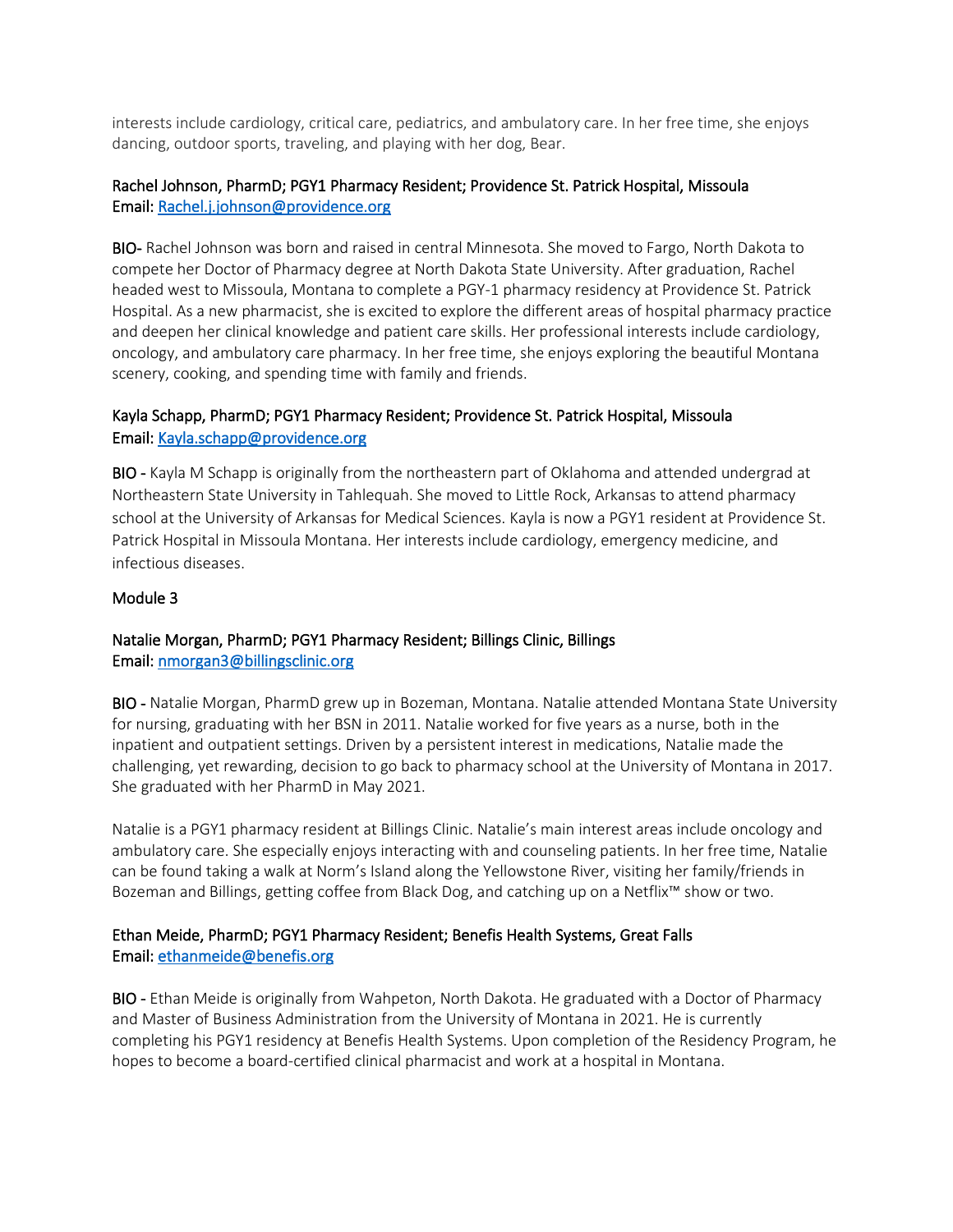#### Jacob Link, PharmD; PGY1 Pharmacy Resident; St. Peter's Health, Helena Email[: JLink@sphealth.org](mailto:JLink@sphealth.org)

BIO - Jacob Link is from Kalispell, Montana. He attended the University of Montana for his undergraduate prerequisites in pre-pharmacy and attended the University of Montana Skaggs School of Pharmacy for his Pharm.D. He is currently a PGY1 resident at St. Peter's Health in Helena, Montana. His practice interests include critical care, infectious disease, and pediatrics.

# **Saturday Speakers, April 23, 2022**

#### Module 4

# McKenzie Smith, PharmD; PGY1 Pharmacy Resident; St. Peter's Health, Helena Email[: MCSmith@sphealth.org](mailto:MCSmith@sphealth.org)

BIO – McKenzie Smith grew up in Kalispell, Montana and attended the University of Montana in Missoula, Montana for her undergraduate and graduate schooling. She earned her Bachelor of Science in Pharmaceutical Sciences from the University of Montana in May 2020 as well as her Doctor of Pharmacy and Master of Business Administration in May 2021. McKenzie is currently a PGY1 Pharmacy Resident at St. Peter's Health in Helena, Montana. She is currently interested in ambulatory care and administration/leadership.

## Zach Haskins, PharmD; PGY1 Pharmacy Resident; Montana VA Health Care System, Fort Harrison Email[: Zachary.Haskins1@va.gov](mailto:Zachary.Haskins1@va.gov)

BIO - Zach is originally from Whitewater, WI. He attended and graduated from University of Wisconsin-Stevens Point with a degree in biology. He then attended pharmacy school at Concordia University Wisconsin School of Pharmacy in Mequon, WI. Zach is currently a PGY1 pharmacy resident at the Fort Harrison VA in Helena, MT. Zach has a strong interest in mental health and hopes to specialize in the field as a pharmacist within the VA healthcare system.

#### Pari Iverson, PharmD; PGY1 Pharmacy Resident; Billings Clinic, Billings Email[: piverson1@billingsclinic.org](mailto:piverson1@billingsclinic.org)

BIO – Pari Iverson grew up in the tiny community of Winnett, MT. Pari completed her undergraduate prerequisites at Montana Tech in Butte and pharmacy school in Spokane, Washington at Washington State University. She graduated from pharmacy school in May 2021 and started her PGY1 Pharmacy Residency at Billings Clinic in June. She is incredibly excited to be back in her home state after living in Washington for four years! Pari's primary pharmacy practice interests include infectious disease, cardiology, and critical care.

### Taylor Brisben, PharmD; PGY1 Pharmacy Resident; SCL Health St. Vincent Healthcare, Billings Email: [taylor.brisben@sclhealth.org](mailto:taylor.brisben@sclhealth.org)

BIO - Taylor grew up in Bozeman, Montana. She graduated from the University of Montana with a Bachelor of Science in Health and Human Performance. She loved being a student so much that she went back to continue her education and obtain her pharmacy degree at the University of Montana Skaggs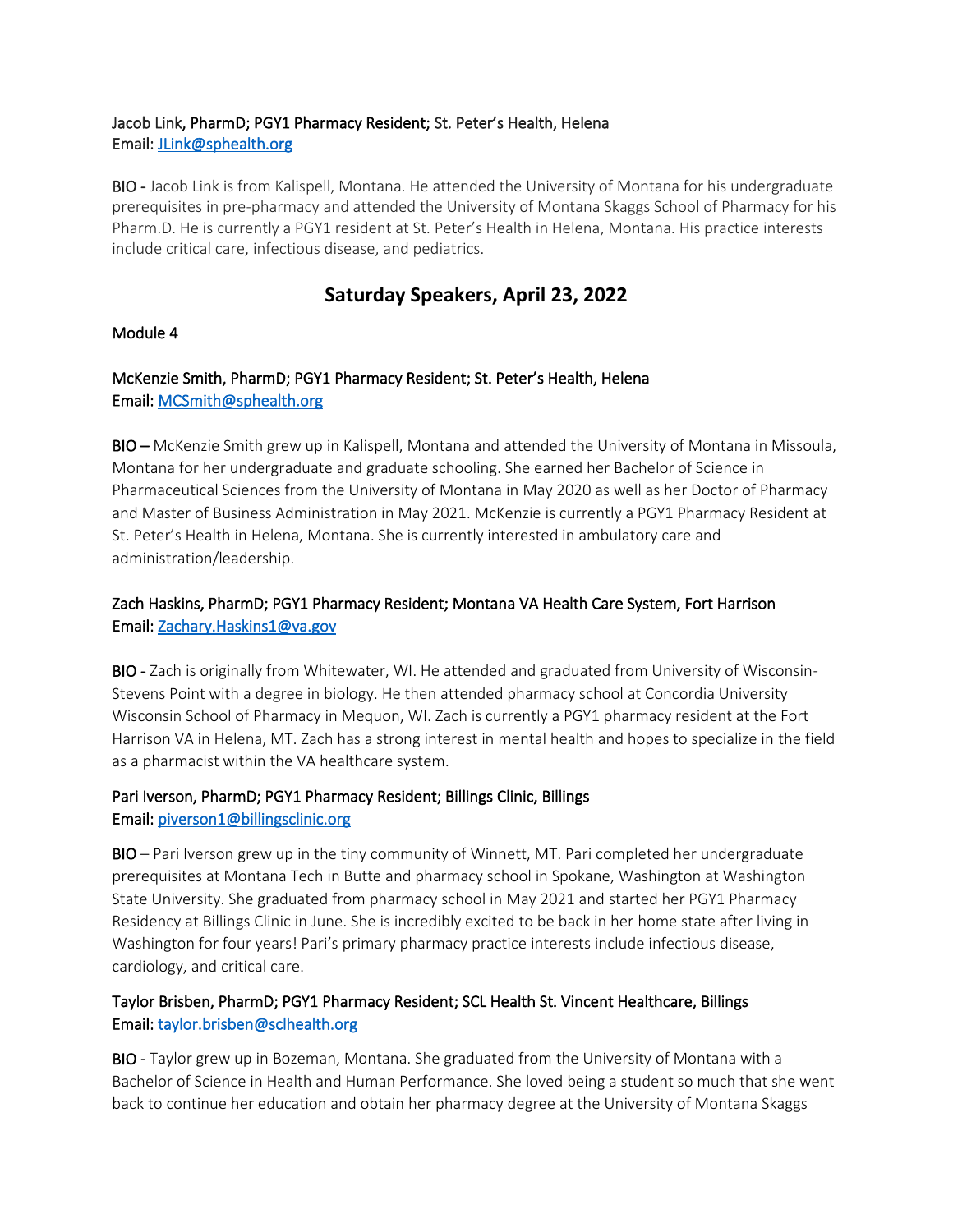School of Pharmacy. Taylor is currently a PGY-1 pharmacy resident at St. Vincent Healthcare in Billings, Montana. Her current clinical interests include emergency medicine, pediatrics, and oncology

### Brett Lehman, PharmD; PGY1 Pharmacy Resident; Benefis Health System, Great Falls Email[: brettlehman@benefis.org](mailto:brettlehman@benefis.org)

BIO - Brett Lehman grew up in the Greater Minneapolis – St. Paul region of Minnesota. He received his Bachelor of Science degree in Biochemistry from the University of Minnesota – Twin Cities in 2017, then went on to receive his Doctor of Pharmacy degree from the University of Minnesota College of Pharmacy in 2021. He is currently a PGY1 pharmacy resident at Benefis Health System in Great Falls, Montana. His practice interests include critical care, emergency medicine, oncology, and pharmacogenomics.

#### Module- 5

# Clarissa-Cecile Wu, PharmD; PGY1 Pharmacy Resident; Crow/Northern Cheyenne Hospital, Crow Agency Email[: clarissa.wu23@gmail.com](mailto:clarissa.wu23@gmail.com)

BIO - Clarissa-Cecile Wu is the 2021-2022 Crow/Northern Cheyenne Hospital PGY-1 Pharmacy Resident, and a Lieutenant with the U.S. Public Health Service Commissioned Corps. Born and raised in Southern California, LT Wu moved to Boston, MA for her Doctor of Pharmacy at the Massachusetts College of Pharmacy and Health Sciences (MCPHS University). During her time there, she discovered a passion for social justice in medicine while working at the grassroots, local, and state government levels to improve the lives of the underrepresented homeless community at the heart of the opioid epidemic. Since then, her focus in pharmacy has encompassed emergency medicine, ambulatory care, and general medicine through the lens of public health. While LT Wu will not be pursuing a PGY-2, she will continue to serve under-resourced populations within the Indian Health Service in the foreseeable future.

### Jennifer Baker, PharmD; PGY1 Pharmacy Resident; Community Medical Center, Missoula Email[: jbaker@communitymed.org](mailto:jbaker@communitymed.org)

BIO - Jenny is currently a PGY-1 Pharmacy Resident at Community Medical Center located in Missoula, Montana. Jenny graduated from University of Montana Skaggs School of Pharmacy in Missoula, Montana with her Doctor of Pharmacy in 2021. She is interested in oncology and inpatient hospital practice.

# Hayden Fields, PharmD; PGY1 Pharmacy Resident; St. Peter's Health, Helena Email[: HFields@sphealth.org](mailto:HFields@sphealth.org)

BIO- Hayden Fields originally grew up in Irmo, South Carolina. She studied Biochemistry at Clemson University for undergraduate studies. She completed her graduate schooling at the Skaggs School of Pharmacy at the University of Colorado where she obtained her Doctor of Pharmacy in 2021. Currently, Hayden is a PGY1 Pharmacy Resident at St. Peter's Health in Helena, MT. Her areas of interest include behavioral health and ambulatory care.

### Chelsea Childs, PharmD; PGY1 Pharmacy Resident; Bozeman Health Deaconess Hospital, Bozeman Email[: cchilds@bozemanhealth.org](mailto:cchilds@bozemanhealth.org)

BIO - Chelsea Childs grew up in Southern California, before moving to Seattle, Washington for college. She obtained her BS in Biochemistry from Seattle University in 2014. After working in a specialty pharmacy for two years following college, she decided to advance her career and went back to school to earn a Doctor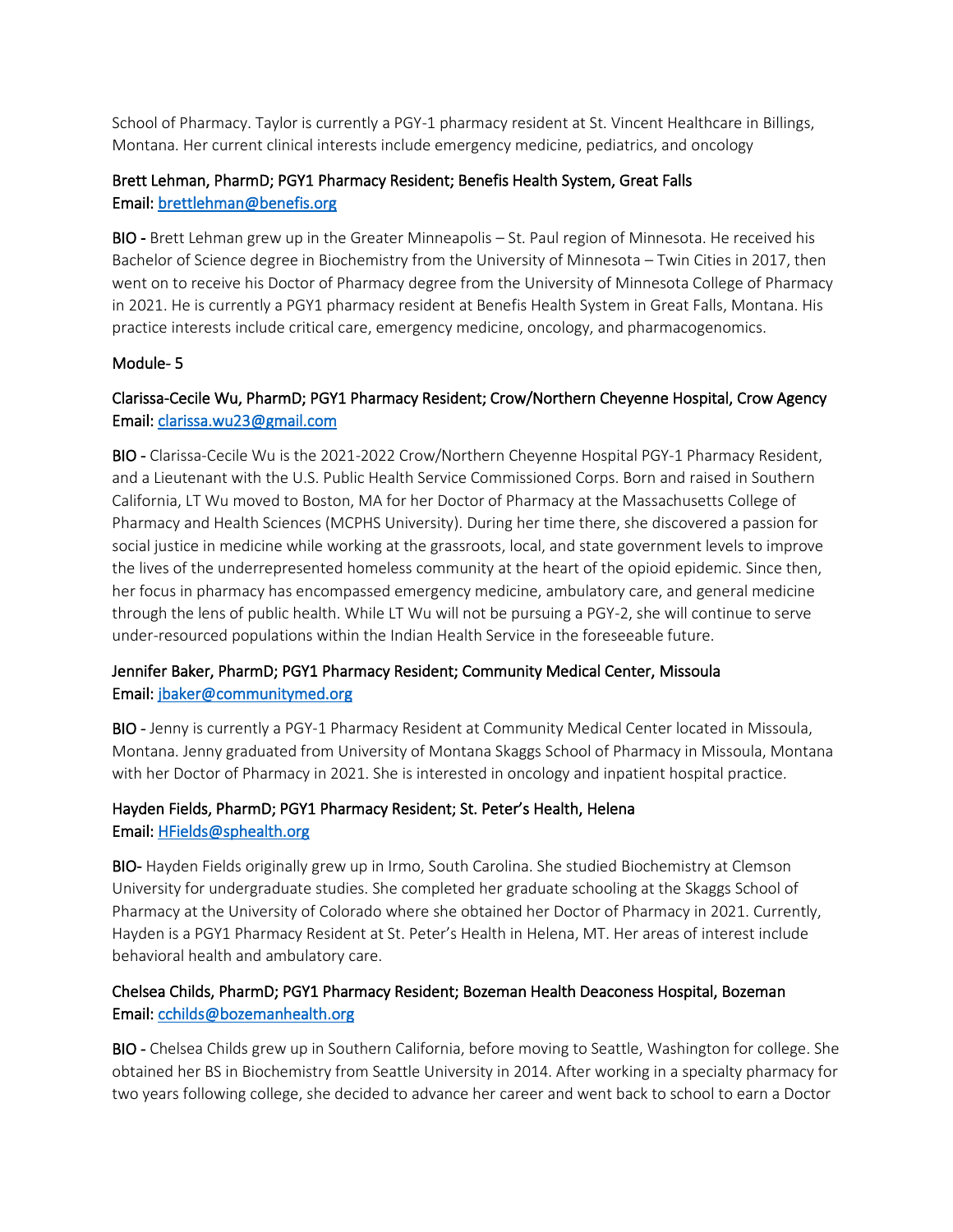of Pharmacy from Regis University. She is currently completing her PGY1 at Bozeman Health Deaconess Hospital. Chelsea has an interest in pediatrics and critical care and aims to work as an inpatient clinical pharmacist upon completion of her PGY1.

# Ian FitzGerald, PharmD; PGY1 Pharmacy Resident; Montana VA Healthcare System, Fort Harrison Email[: Ian.Fitzgerald2@va.gov](mailto:Ian.Fitzgerald2@va.gov)

BIO – Ian grew up in Helena, Montana in a family of pharmacists. After high school, Ian made his way to the University of Montana, Skaggs School of Pharmacy. Here, he earned his Doctor of Pharmacy and Master of Business Administration. Ian is currently a PGY1 pharmacy resident for the Montana VA Healthcare System in Fort Harrison, Montana. Ian's practice interests focus primarily on pharmacy informatics and pharmacoeconomics, but also include behavioral health and formulary management. He hopes to obtain a job within the VA in one of these areas after residency.

#### Module 6

#### Montana Pearls

# Shannon Puckett May, PharmD, BCACP, CPP; Clinical Pharmacist, RiverStone Health, Billings Email[: Shannon.Puc@riverstonehealth.org](mailto:Shannon.Puc@riverstonehealth.org)

BIO - Shannon Puckett May is from Helena, MT. She completed her Bachelor of Arts in chemistry at Carroll College in 2007 then her Pharm.D. from the University of Montana in 2012. She went on to a PGY1 Pharmacy Residency through University of Washington School of Pharmacy at Providence Medical Group in Monroe, WA in ambulatory and community pharmacy. Shannon worked as an ambulatory care pharmacist at Billings Clinic for 7 years and currently practices as a Clinical Pharmacist Practitioner with the Montana Family Medicine Residency at Riverstone Health Clinic in Billings, MT. She oversees the clinical pharmacy services program providing Collaborative Practice based services to primary care patients for DM, HTN, Respiratory Disease, ASCVD, Heart Failure, Anticoagulation, Behavioral Health, and Transitions of Care. Her practice interests include Comprehensive Medication Management, Internal Medicine, Cardiology, Pharmacogenomics, and Endocrinology-specifically Bariatric Medicine and Gender-Affirming Care.

### Starla Blank, PharmD; Director of Pharmacy, St. Peter's Health, Helena Email[: SBlank@sphealth.org](mailto:SBlank@sphealth.org)

BIO - Starla Blank is the Senior Director of Therapeutic Services, which includes pharmacy, rehabilitation, and respiratory services, and Director of Pharmacy at St. Peter's Health in Helena. She received a Bachelor's in Pharmacy from the University of Montana and Doctor of Pharmacy from Idaho State University. She has had a diverse career in pharmacy including retail and hospital pharmacy practice, medication safety, pharmacy leadership, consulting, and policy and advocacy for the profession. Starla helped to establish the Montana Prescription Drug Registry, the Clinical Pharmacist Practitioner designation, and collaborative pharmacy practice. Starla is a past president of the Montana Pharmacy Association, and currently the vice-chair of the Montana Board of Pharmacy, and the senior delegate from Montana for the ASHP House of Delegates.

Jenner Minto, PharmD; Faculty, University of Montana, Missoula Email[: jenner.minto@mso.umt.edu](mailto:jenner.minto@mso.umt.edu)